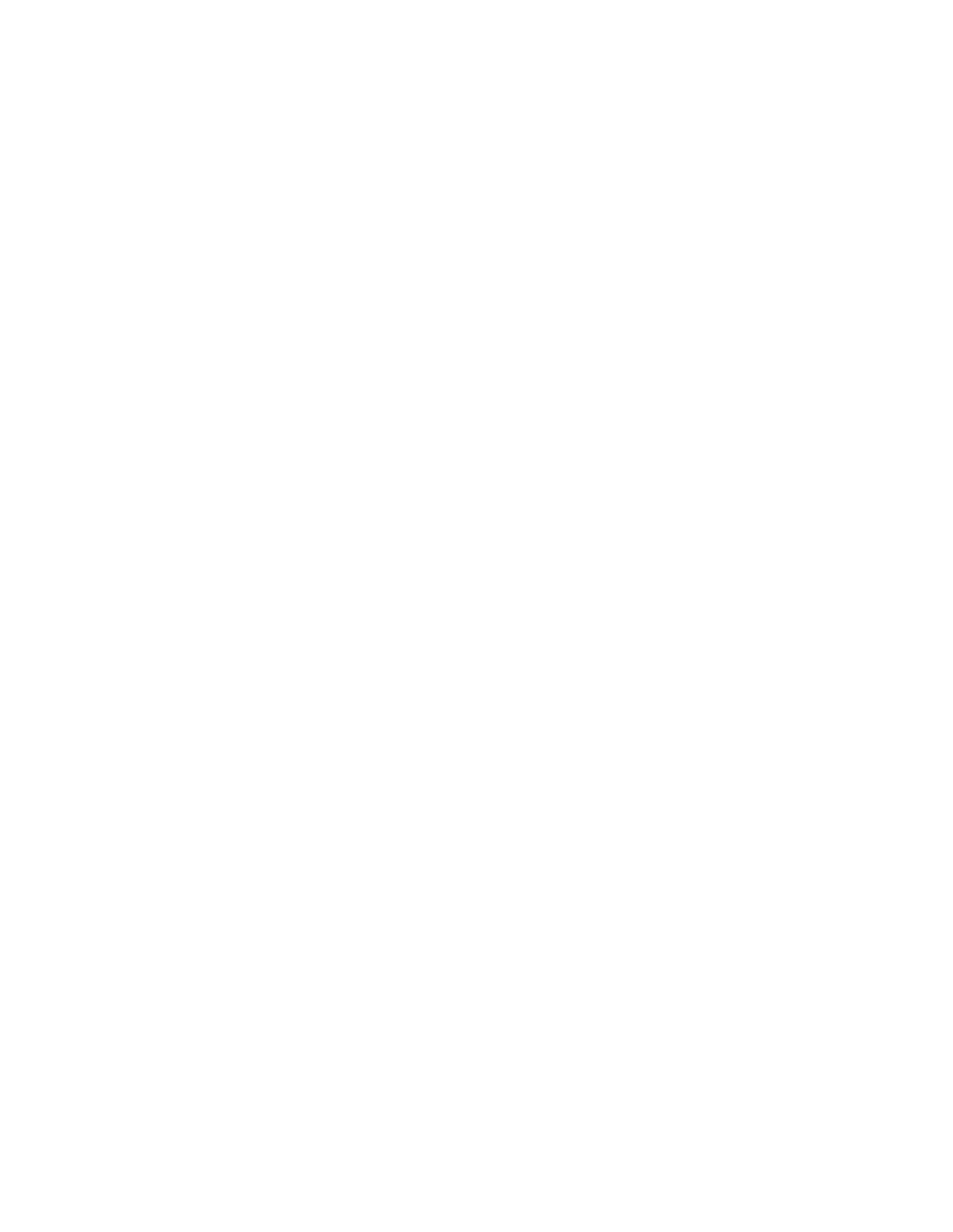## **Introduction**

<u>.</u>

This addendum to Research Note N07-1 provides an explanation of new changes to the benchmarked data series for the Joint Center for Housing Studies' Leading Indicator of Remodeling Activity (LIRA).<sup>1</sup> These changes were necessitated by the recent discontinuation of the U.S. Census Bureau's Survey of Residential Alteration and Repairs and consequently the Bureau's publication of the quarterly Residential Improvements and Repairs Statistics (C-50). Not only did the C-50 serve as the historical reference series for the LIRA estimates, it was also an integral part of the weighting methodology and estimation of the LIRA model. Fortunately, a fairly comparable substitute for the C-50 data was found in the Bureau's Construction Spending statistics, also known as the C-30 series. However, the C-30 only provides estimates of homeowner improvement spending, whereas the C-50 estimated both improvements and maintenance and repairs to owner-occupied units, as well as rental units. Consequently, the major difference between the former and re-benchmarked LIRA is that the former LIRA provided estimates of trends in homeowner improvements *and* maintenance and repair spending, while the re-benchmarked LIRA only tracks changes in owner improvement expenditures.

The home remodeling industry is closing in on \$300 billion a year in improvement and repair expenditures, yet this industry continues to struggle for timely and consistent data on current market size estimates and trends. $^2$  Although the C-50 was designed to measure national expenditures for residential improvements and repairs on a quarterly basis, the estimates exhibited unusual volatility and inconsistency and were subjected to numerous revisions through the years including a change of survey methodology. To further exasperate the industry's desire for quality data, the release of C-50 estimates lagged the reference period by fully four months. Recognizing the need for more timely and accurate assessments of the industry, the Joint Center's Remodeling Futures Program developed the Remodeling Activity Indicator (RAI) in 1998.<sup>3</sup> Released only two weeks after the end of the reference period, the RAI provided the industry with much timelier estimates of current changes in homeowner remodeling activity at the national level. While the

<sup>&</sup>lt;sup>1</sup> See Amal Bendimerad, "Developing a Leading Indicator for the Remodeling Industry," Joint Center for Housing Studies of Harvard University, Research Note N07-1, April 2007.

<sup>2</sup> For historical market size estimates see "Foundations for Future Growth in the Remodeling Industry," *Improving America's Housing 2007,* Joint Center for Housing Studies of Harvard University. 3

<sup>&</sup>lt;sup>3</sup> See Alvaro Martin-Guerrero, "An Improved Method for Estimating Homeowner Improvement and Repair Activity Through Revisions to the Remodeling Activity Indicator," Joint Center for Housing Studies of Harvard University, Working Paper W04-4, April 2004.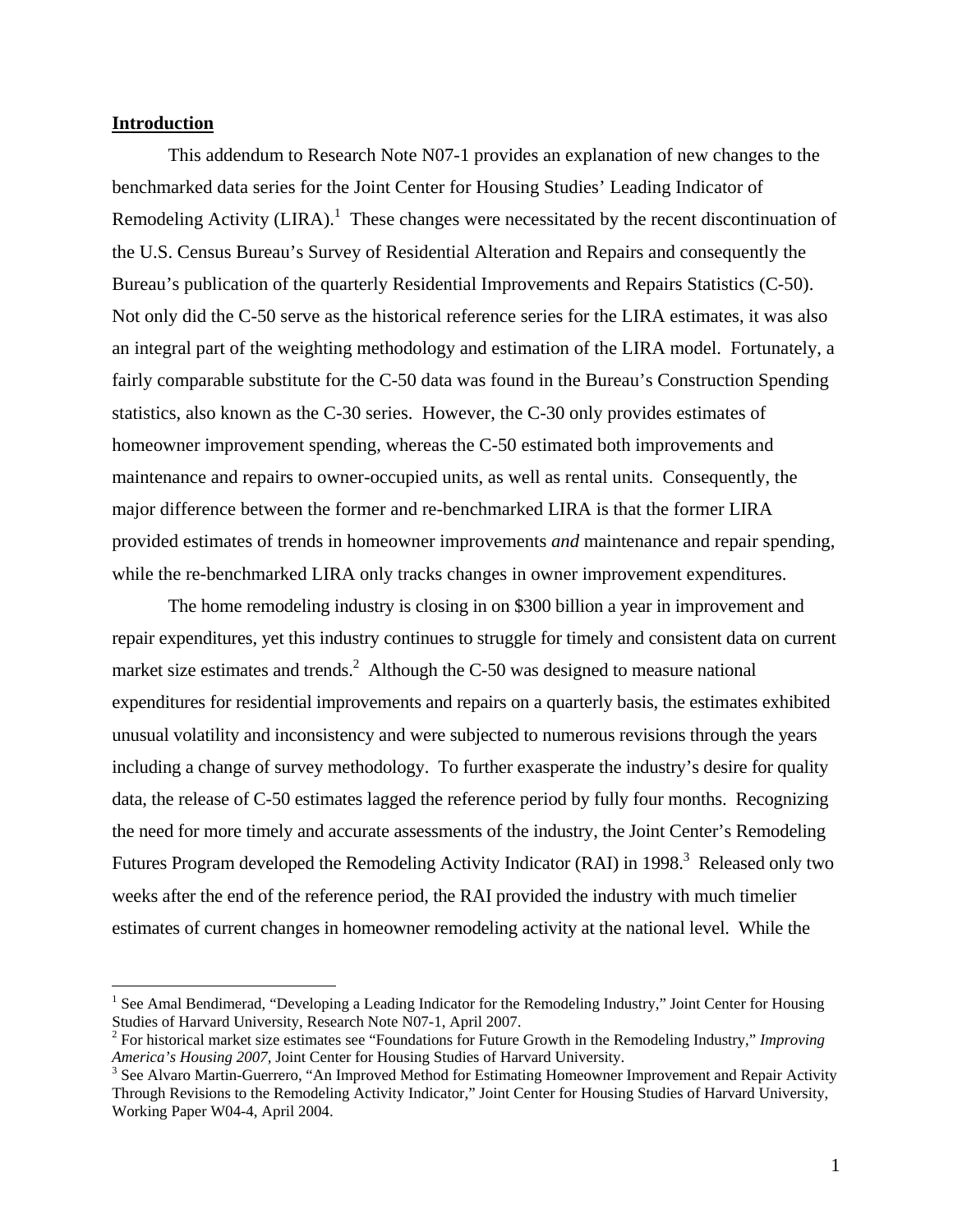RAI helped the industry measure current remodeling activity, the industry still lacked a forwardlooking indicator that could project market size and trends in the near-term.

In April 2007, the Remodeling Futures Program replaced the RAI with the LIRA. The LIRA not only provided estimates of current homeowner improvement and repair activity, but it also provided a short-term projection of remodeling activity with a horizon of three quarters. The significant difference between the RAI and the LIRA is that, as a leading indicator, the LIRA is intended to signal major turning points in the remodeling cycle in the near future. Like the RAI, the LIRA is constructed as a composite measure of several economic indicators that tend to impact remodeling activity levels. Also, both the RAI and the LIRA used the C-50's measure of homeowner improvements and maintenance and repair spending as a point of reference in producing near-term estimates of quarterly expenditure levels. With the release of the final C-50 estimate in May 2008, the continuation of the LIRA depended on rebenchmarking to an alternative source of national remodeling estimates.

## **LIRA Methodology and Performance Against the C-50**

 The LIRA is computed as a moving four-quarter rate of change of its weighted components. A four-quarter, or annual, rate of change is the ratio that results when the total activity in any given four-quarter period is divided by the total activity that occurred in the prior four quarters. This calculation results in a rate of change that measures annual (year-over-year) changes in activity levels on a quarterly basis. The final inputs of the LIRA were determined by the magnitude and strength of their correlations with the C-50's measure of homeowner improvements and maintenance and repair expenditures. Input series with strong and highly significant correlation coefficients received greater weight, while inputs with high variability (as measured by the standard deviation) received lesser weight. To be exact, inputs with strong correlation to the C-50, but low variation received the greatest weight, while those with weaker correlation and higher variation received the least weight in calculating the LIRA rate of change.

When benchmarked to the C-50, the LIRA produced an annual rate of change in homeowner improvement and repair spending. Again, the LIRA was designed to produce more stable projections of market size trends that better reflect actual changes in remodeling activity than those produced by the C-50. While the remodeling industry is cyclical with alternating periods of growth and decline, the highly erratic fluctuations found in the quarterly C-50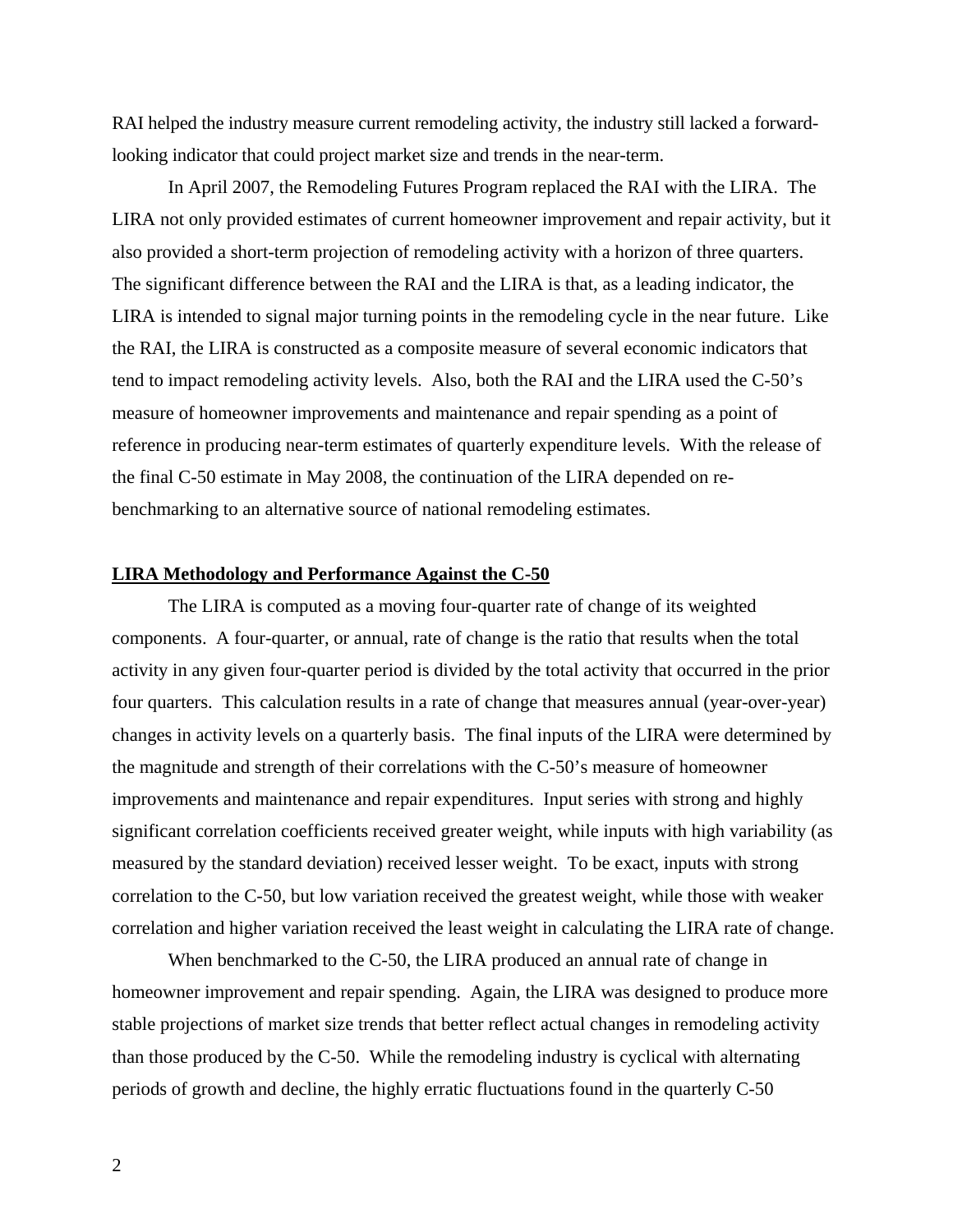estimates pointed toward data quality problems rather than real changes in activity. Figure 1 shows how the LIRA estimates compared to the C-50 historically, and confirms that the LIRA produces much smoother estimates of industry trends, while still following the same general pattern of upturn and downturn.





## **Replacing of the C-50 as the LIRA Benchmark**

Due to the many challenges of reliable data collection, few sources exist that provide frequent and direct measures of national remodeling expenditures. While the Department of Housing and Urban Development's American Housing Survey (AHS) covers homeowner improvement spending in great detail, the AHS is only conducted once every two years. Other government surveys are conducted much more frequently, but they are not designed to specifically collect data on remodeling expenditures. For example, the Bureau of Labor Statistics' Consumer Expenditure Survey (CE) is conducted quarterly and is designed to collect detailed information on the buying habits of American consumers, including expenditures for home improvements and repairs. However, the CE has a relatively small sample of approximately 7,000 households per quarter, which is not optimal for capturing data on large and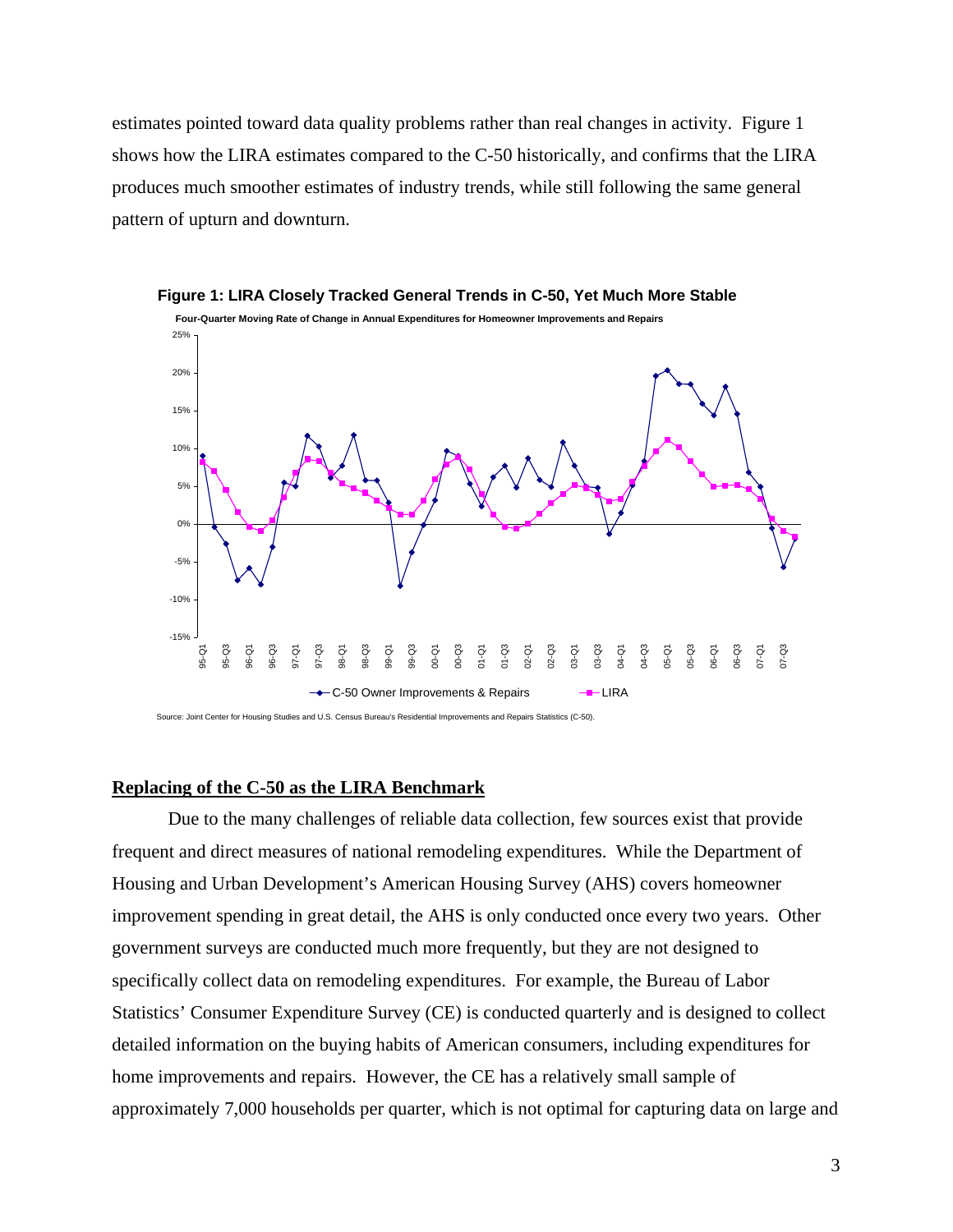infrequent expenditures, such as home improvements. Nevertheless, beginning in the mid 1980s the Census Bureau began incorporating data from the CE on homeowner improvement and repair spending into the C-50 estimates as a means of eliminating data collection redundancies. The same improvements (but not maintenance and repairs) data from the CE has also been incorporated into the Census Bureau's Value of Private Construction Put in Place (C-30), making this component of the C-30 a comparable replacement for the  $C-50<sup>4</sup>$ 

The homeowner improvement estimates from the CE data are embedded in the monthly estimates of total private residential construction spending in the C-30. That is, the improvement numbers are not a published line item in the report, but rather are included in the total. By subtracting the values of new single family and new multi-family construction, the remainder is the value of improvements to owner-occupied units (both single and multi-family). Since both the C-50 and C-30 used owner improvements data from the same survey, one would expect the two series to match perfectly. Yet, as seen in Table 1, the C-50 and C-30 estimates only equal on an annual basis, but vary somewhat by quarter. The relatively small differences from quarter to quarter are due to various smoothing and benchmarking routines run by the Census Bureau as are required to create a monthly series from the quarterly CE survey data. Also, while the C-30 reports data with only a one month lag, the embedded estimates of improvements are based on incomplete survey data for a period of five months after first release and are subject to substantial revisions until data collection and reporting is complete.<sup>5</sup>

 A comparison of the four-quarter moving rates of change in the C-50 estimates of homeowner improvement and repair spending and the C-30 estimates of owner improvement expenditures shows that the C-30 estimates are much smoother than the C-50, but also considerably more cyclical (see Figure 2). This increased cyclicality is expected since discretionary improvement spending tends to be more volatile compared to the more routine and less costly expense of maintenance and repairs.

 $\overline{a}$ 

<sup>&</sup>lt;sup>4</sup> See http://www.census.gov/const/www/c30index.html for the U.S. Census Bureau's Construction Spending reports.

 $<sup>5</sup>$  In this way, improvement estimates based on complete survey data are first used in the May publication for</sup> revisions to the previous year. See http://www.census.gov/const/C30/methodology.pdf for a full description of the methodology for collecting and reporting improvements to owner-occupied units in the C-30.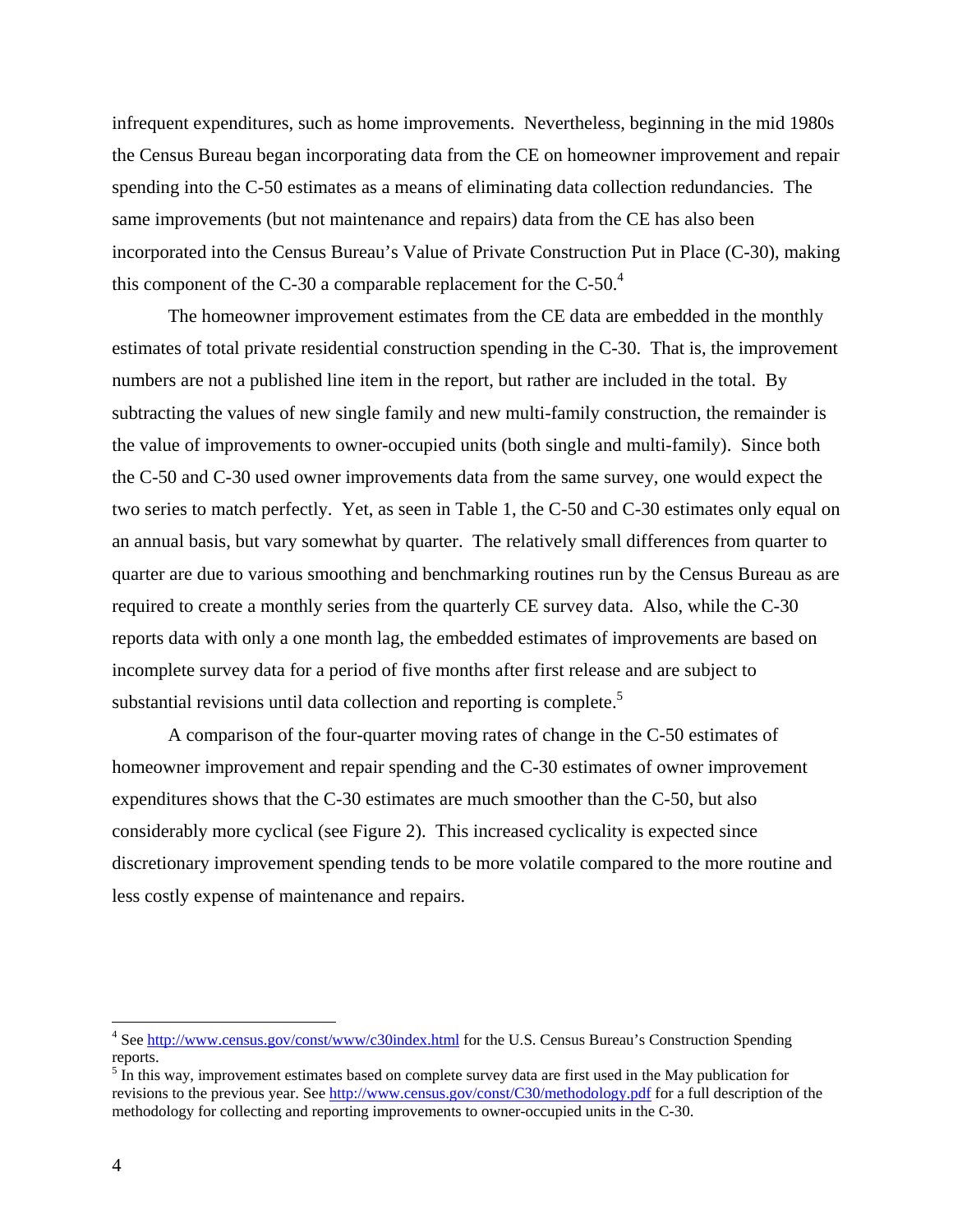

**Four-Quarter Moving Rate of Change in Annual Homeowner Remodeling Expenditures**



Source: JCHS tabulations of U.S. Census Bureau's Residential Improvements and Repairs Statistics (C-50) and Value of Private Residential Construction Put in Place (C-30).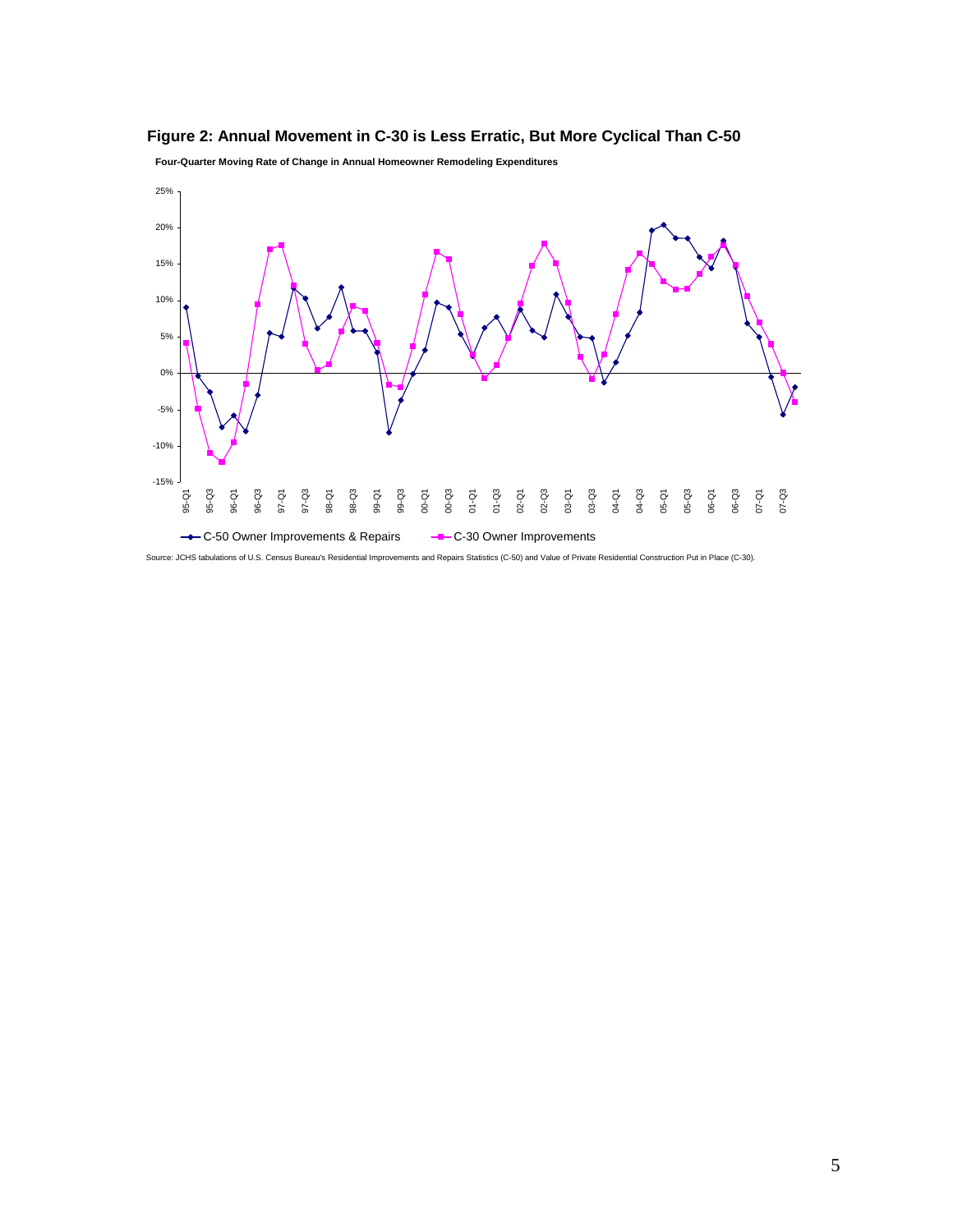|                | Homeowner Improvements (\$Bil, NSA) | <b>Difference</b> |           |  |
|----------------|-------------------------------------|-------------------|-----------|--|
|                | $C-30$                              | $C-50$            | from C-50 |  |
| 1993 Total     | 57.3                                | 57.3              | 0.0       |  |
| Q <sub>1</sub> | 9.8                                 | 10.2              | $-0.4$    |  |
| Q2             | 15.3                                | 14.9              | 0.4       |  |
| Q <sub>3</sub> | 17.3                                | 16.7              | 0.5       |  |
| Q4             | 14.9                                | 15.4              | $-0.5$    |  |
| 1994 Total     | 64.6                                | 64.6              | 0.0       |  |
| Q1             | 13.1                                | 11.9              | 1.2       |  |
| Q <sub>2</sub> | 18.5                                | 20.6              | $-2.1$    |  |
| Q <sub>3</sub> | 18.7                                | 17.0              | 1.7       |  |
| Q4             | 14.3                                | 15.1              | $-0.8$    |  |
| 1995 Total     | 56.7                                | 56.7              | 0.0       |  |
| Q1             | 11.6                                | 10.7              | 0.9       |  |
| Q <sub>2</sub> | 16.0                                | 17.8              | $-1.8$    |  |
| Q <sub>3</sub> | 16.2                                | 16.7              | $-0.5$    |  |
| Q4             | 12.9                                | 11.6              | 1.4       |  |
| 1996 Total     | 66.4                                | 66.4              | 0.0       |  |
| Q1             | 11.9                                | 13.0              | $-1.0$    |  |
| Q2             | 18.7                                | 16.6              | 2.1       |  |
| Q3             | 20.0                                | 20.2              | $-0.2$    |  |
| Q4             | 15.8                                | 16.6              | $-0.8$    |  |
| 1997 Total     | 66.6                                | 66.6              | 0.0       |  |
| Q <sub>1</sub> | 12.7                                | 12.7              | 0.0       |  |
| Q2             | 18.5                                | 17.6              | 0.9       |  |
| Q <sub>3</sub> | 19.1                                | 19.8              | $-0.6$    |  |
| Q4             | 16.3                                | 16.5              | $-0.2$    |  |
| 1998 Total     | 72.4                                | 72.4              | 0.0       |  |
| Q1             | 14.0                                | 13.7              | 0.3       |  |
| Q <sub>2</sub> | 21.4                                | 23.6              | $-2.2$    |  |
| Q <sub>3</sub> | 20.6                                | 18.3              | 2.3       |  |
| Q4             | 16.4                                | 16.8              | $-0.3$    |  |
| 1999 Total     | 75.0                                | 75.0              | 0.0       |  |
| Q1             | 12.4                                | 12.9              | $-0.5$    |  |
| Q2             | 20.3                                | 19.5              | 0.8       |  |
| Q <sub>3</sub> | 21.7                                | 21.5              | 0.2       |  |
| Q4             | 20.6                                | 21.2              | $-0.5$    |  |
| 2000 Total     | 81.1                                | 81.1              | 0.0       |  |
| Q <sub>1</sub> | 15.8                                | 14.5              | 1.3       |  |
| Q2             | 23.2                                | 21.6              | 1.6       |  |
| Q3             | 22.2                                | 22.4              | $-0.2$    |  |
| Q <sub>4</sub> | 19.8                                | 22.6              | $-2.7$    |  |

**Table 1: Comparison of Homeowner Improvement Expenditure Estimates in U.S. Census Bureau's C-30 and C-50 Series**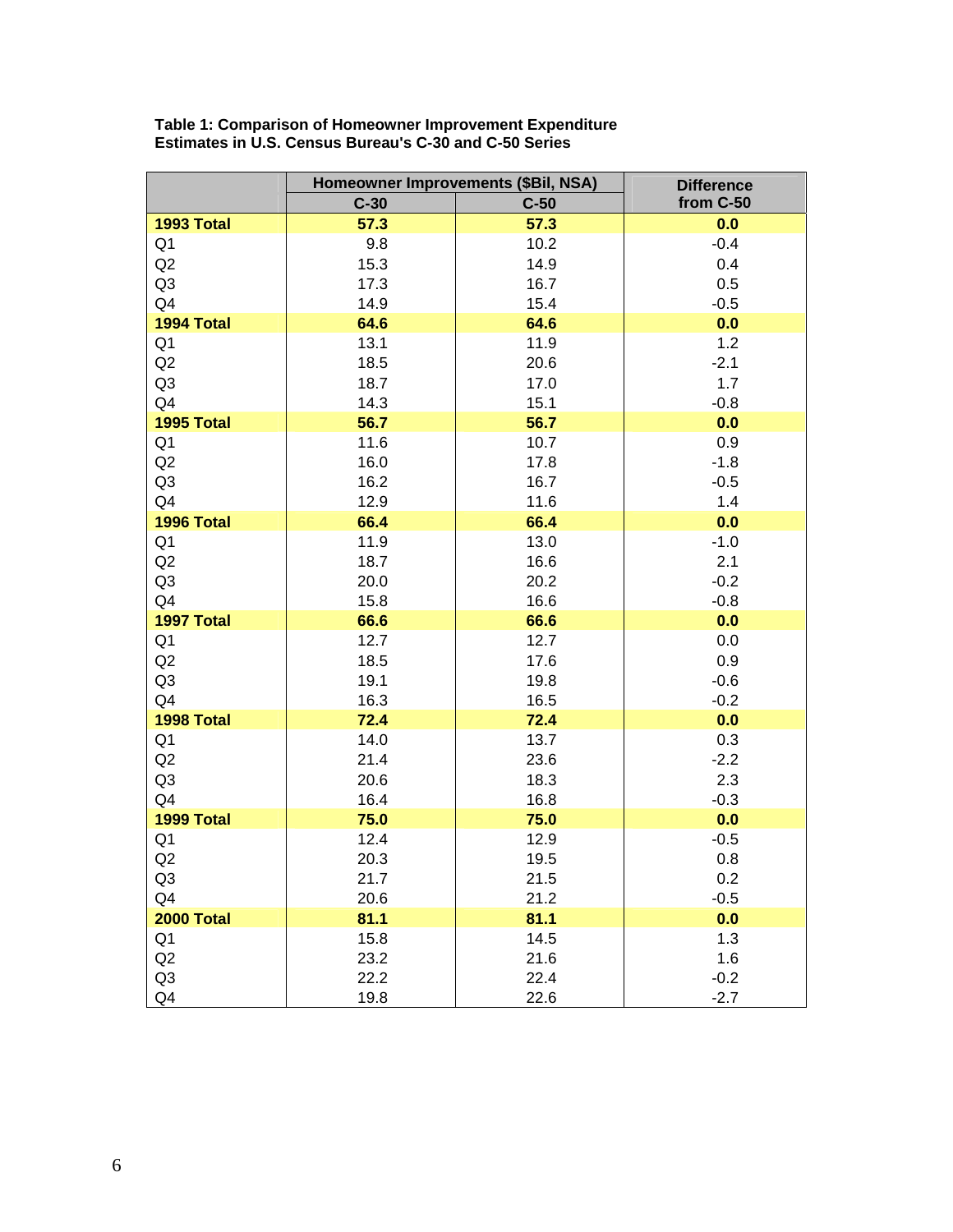|                | Homeowner Improvements (\$Bil, NSA) | <b>Difference</b> |           |  |
|----------------|-------------------------------------|-------------------|-----------|--|
|                | $C-30$                              | $C-50$            | from C-50 |  |
| 2001 Total     | 85.0                                | 85.0              | 0.0       |  |
| Q <sub>1</sub> | 15.1                                | 14.7              | 0.4       |  |
| Q2             | 23.5                                | 25.4              | $-1.9$    |  |
| Q <sub>3</sub> | 24.3                                | 25.1              | $-0.8$    |  |
| Q4             | 22.1                                | 19.8              | 2.3       |  |
| 2002 Total     | 97.9                                | 97.9              | 0.0       |  |
| Q <sub>1</sub> | 18.2                                | 18.7              | $-0.5$    |  |
| Q2             | 28.1                                | 27.8              | 0.2       |  |
| Q <sub>3</sub> | 29.1                                | 28.1              | 1.0       |  |
| Q4             | 22.4                                | 23.2              | $-0.8$    |  |
| 2003 Total     | 100.3                               | 100.3             | 0.0       |  |
| Q <sub>1</sub> | 17.0                                | 18.0              | $-1.0$    |  |
| Q2             | 26.1                                | 28.7              | $-2.6$    |  |
| Q <sub>3</sub> | 31.1                                | 30.9              | 0.2       |  |
| Q <sub>4</sub> | 26.1                                | 22.7              | 3.4       |  |
| 2004 Total     | 115.4                               | 115.4             | 0.0       |  |
| Q <sub>1</sub> | 21.2                                | 21.2              | 0.0       |  |
| Q2             | 29.7                                | 29.2              | 0.5       |  |
| Q <sub>3</sub> | 35.7                                | 34.5              | 1.2       |  |
| Q4             | 28.8                                | 30.6              | $-1.7$    |  |
| 2005 Total     | 131.1                               | 131.1             | 0.0       |  |
| Q <sub>1</sub> | 23.5                                | 24.3              | $-0.8$    |  |
| Q2             | 32.6                                | 30.8              | 1.8       |  |
| Q <sub>3</sub> | 40.8                                | 40.0              | 0.8       |  |
| Q4             | 34.2                                | 36.0              | $-1.8$    |  |
| 2006 Total     | 144.9                               | 144.9             | 0.0       |  |
| Q <sub>1</sub> | 28.9                                | 28.7              | 0.2       |  |
| Q2             | 37.9                                | 38.8              | $-1.0$    |  |
| Q <sub>3</sub> | 43.4                                | 43.1              | 0.3       |  |
| Q4             | 34.7                                | 34.3              | 0.5       |  |
| 2007 Total     | 139.1                               | 139.1             | 0.0       |  |
| Q <sub>1</sub> | 30.0                                | 28.9              | 1.2       |  |
| Q2             | 39.2                                | 37.2              | 2.1       |  |
| Q <sub>3</sub> | 40.4                                | 37.3              | 3.1       |  |
| Q4             | 29.4                                | 35.7              | $-6.3$    |  |
|                |                                     |                   |           |  |

#### **Table 1 Cont.: Comparison of Homeowner Improvement Expenditure Estimates in U.S. Census Bureau's C-30 and C-50 Series**

Source: Census Bureau, Value of Construction Put in Place Census Bureau, Expenditures for Residential Improvements and Repairs

Native Frequency: Monthly Mative Frequency: Monthly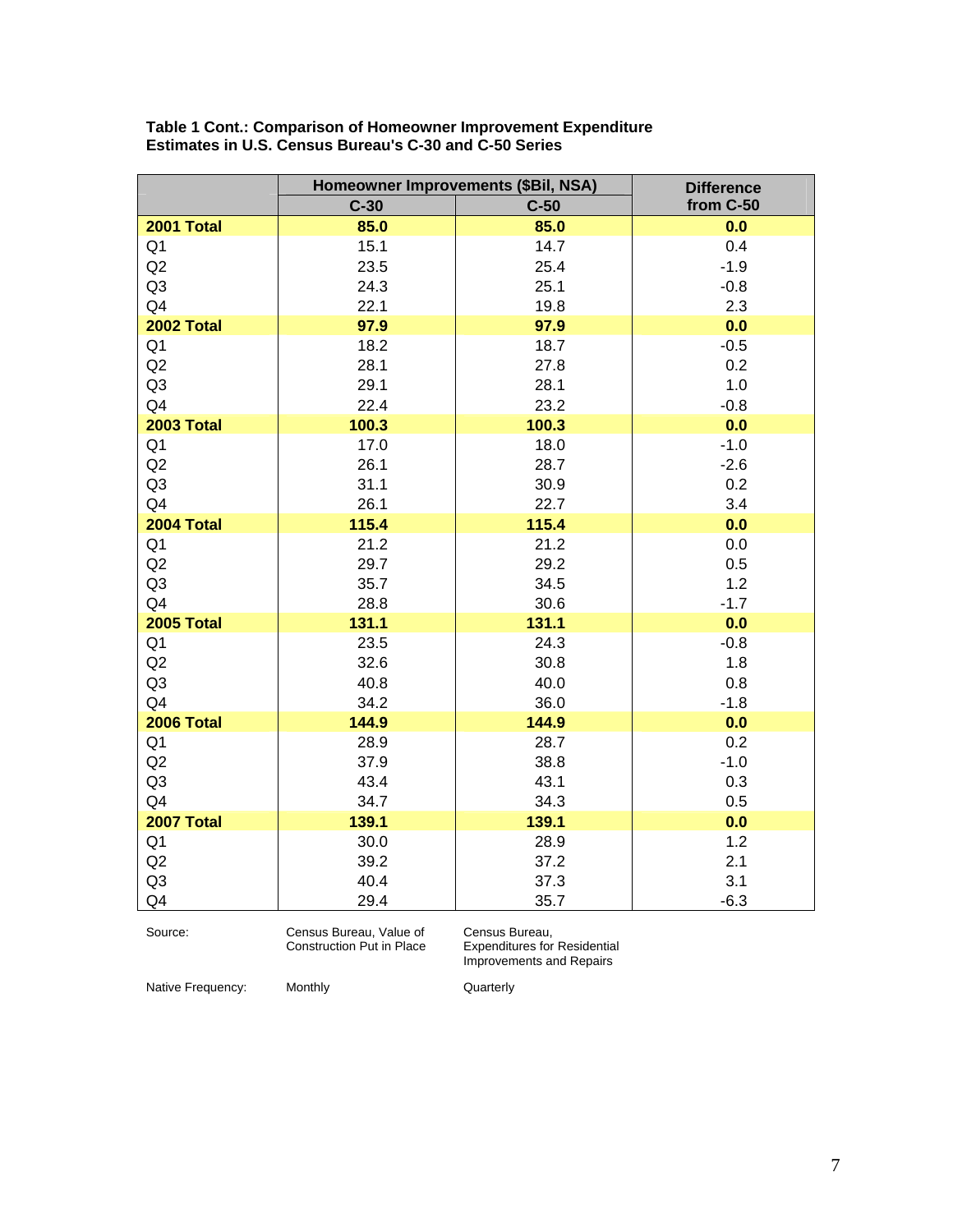### **Re-benchmarking the LIRA to the C-30**

 The same procedures were followed in re-benchmarking the LIRA to the C-30 estimates of homeowner improvement spending as were used when the C-50 was the reference series. A variety of economic indicators that are thought to influence remodeling spending were identified and tested for correlation with the C-30 at various leads (in quarters) over C-30 spending.<sup>6</sup> As expected, many of the indicators previously included in the LIRA also exhibited strong correlation with the C-30. However, several inputs that previously correlated well with the C-50 had a much weaker association to the C-30. These indicators were thus dropped from the LIRA, including Hours Worked by Remodelers and ECRI's Weekly Leading Index.<sup>7</sup> New additions to the LIRA include the Number of Employees of at Residential Remodeling Establishments, Single Family Housing Starts, and 30-Year Treasury Bond Yields. A complete description of the final input variables used to compute the re-benchmarked LIRA is found in Table 2.

 The correlation results and associated lead times for the final inputs, including significance levels, are found in Table 3. A simple correlation between the four-quarter rates of change in each indicator and the rates of change in homeowner improvements was calculated at varying lead times over a relatively short time period from the second quarter of 2001 to the fourth quarter of 2007. The reason for the short time frame is because poorly documented revisions were made to the owner improvement estimates in early 1999, which indicates that data from the more recent time period may not be completely comparable to the data from before 1999. Since the calculation of the four-quarter rates of change includes eight quarters worth of data, the first annual rate of change to not include data from the first half of 1999 is that of the second quarter of 2001. For each input, the lead time that produced the highest correlation with the C-30 is outlined in the table, with two exceptions. In the case of Housing Starts and the Remodeling Market Index, some discretion was used to trade a slightly better correlation with the C-30 for a greater lead time.

 $\overline{a}$ 

<sup>&</sup>lt;sup>6</sup> See Appendix Table A1 for the four-quarter moving rates of change from 1995 to 2007 for each input variable included in the re-benchmarked LIRA.

 $7$  The Improvements input previously included in the LIRA was essentially the same as the C-30 estimates now used as a benchmark. Also, the Cash-Out Refinancing input was previously removed from the LIRA when Freddie Mac discontinued the publishing of quarterly forecasts in late 2007.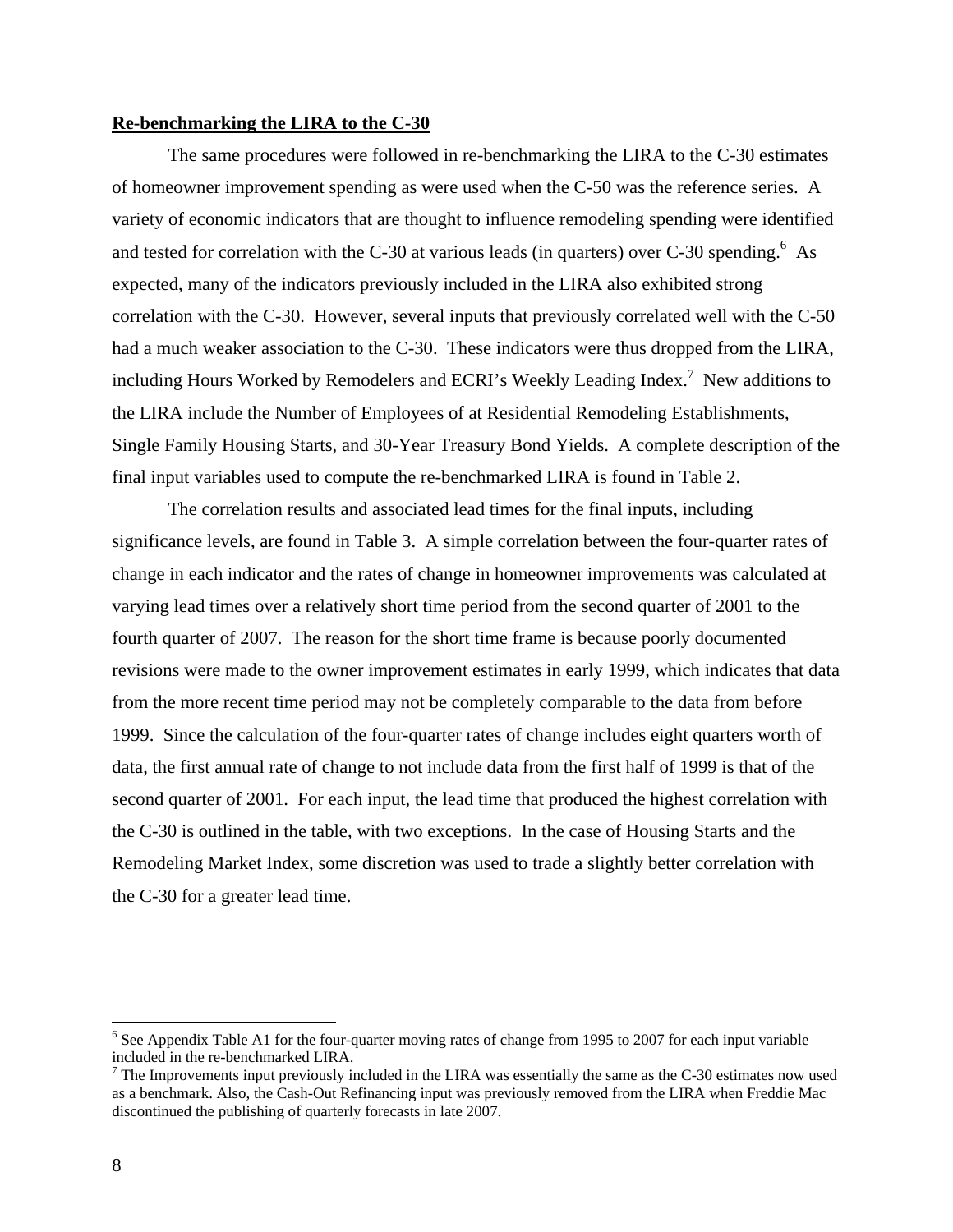## **Table 2: Description of Final Input Variables for LIRA**

| <b>Data Series</b>                                                               | <b>Mnemonic</b> | <b>Source</b>                                                                      | Lead<br>Time* | <b>Definition</b>                                                                                                                                                                                                                                 |
|----------------------------------------------------------------------------------|-----------------|------------------------------------------------------------------------------------|---------------|---------------------------------------------------------------------------------------------------------------------------------------------------------------------------------------------------------------------------------------------------|
| <b>Purchasing Managers'</b><br>Index (PMI)                                       | <b>ISM</b>      | Institute of Supply<br>Management                                                  | $\Omega$      | Composite index based on the diffusion index of five<br>indicators: New Orders, Production, Employment, Supplier<br>Deliveries and Inventories; $50+$ = Expansion in<br>manufacturing activity.                                                   |
| Number of Employees at<br><b>Residential Remodeling</b><br><b>Establishments</b> | Labor           | <b>Bureau of Labor</b><br><b>Statistics</b>                                        | 0             | Total payroll employment in residential remodeling<br>industry, including remodeling general contractors,<br>operative remodelers, remodeling design-build firms, and<br>remodeling project construction management firms.                        |
| <b>Shipments of Building</b><br><b>Materials</b>                                 | <b>Shipmts</b>  | U.S. Census Bureau,<br>Manufacturers'<br>Shipments, Inventories<br>and Orders (M3) | 0             | Manufacturers' shipments of Construction Materials and<br>Supplies, Wood Products, and Household Appliances.                                                                                                                                      |
| <b>Retail Sales of Building</b><br><b>Materials</b>                              | Retail          | Department of<br>Commerce                                                          | 1             | Retail Sales at Building Materials and Supplies Dealers.                                                                                                                                                                                          |
| <b>Single Family Housing</b><br><b>Starts</b>                                    | <b>Starts</b>   | U.S. Census Bureau                                                                 | 3             | New privately-owned 1-unit housing starts.                                                                                                                                                                                                        |
| <b>Remodeling Market</b><br>Index, Future<br>Expectations                        | <b>RMI</b>      | National Association of<br><b>Home Builders</b>                                    | 4             | Average of four indices: Call For Bids, Amount of Work<br>Committed for the Next 3 Months, Backlog of Remodeling<br>Jobs, and Appointments for Proposal; $50+$ = Remodelers<br>view remodeling conditions as higher than the previous<br>quarter. |
| <b>Pending Home Sales</b><br>Index                                               | PHSI            | National Association of<br>Realtors                                                | 4             | Index based on signed real estate contracts for existing<br>single-family homes, condos and co-ops; A signed<br>contract is not counted as a sale until the transaction<br>closes.                                                                |
| 30-Year Treasury Bonds<br>Yield                                                  | <b>Bond</b>     | <b>Federal Reserve Board</b>                                                       | 4             | 30-Year Treasury Bond Yield at Constant Maturity (%<br>p.a.                                                                                                                                                                                       |

*\* Refers to lead over C-30 spending in quarters*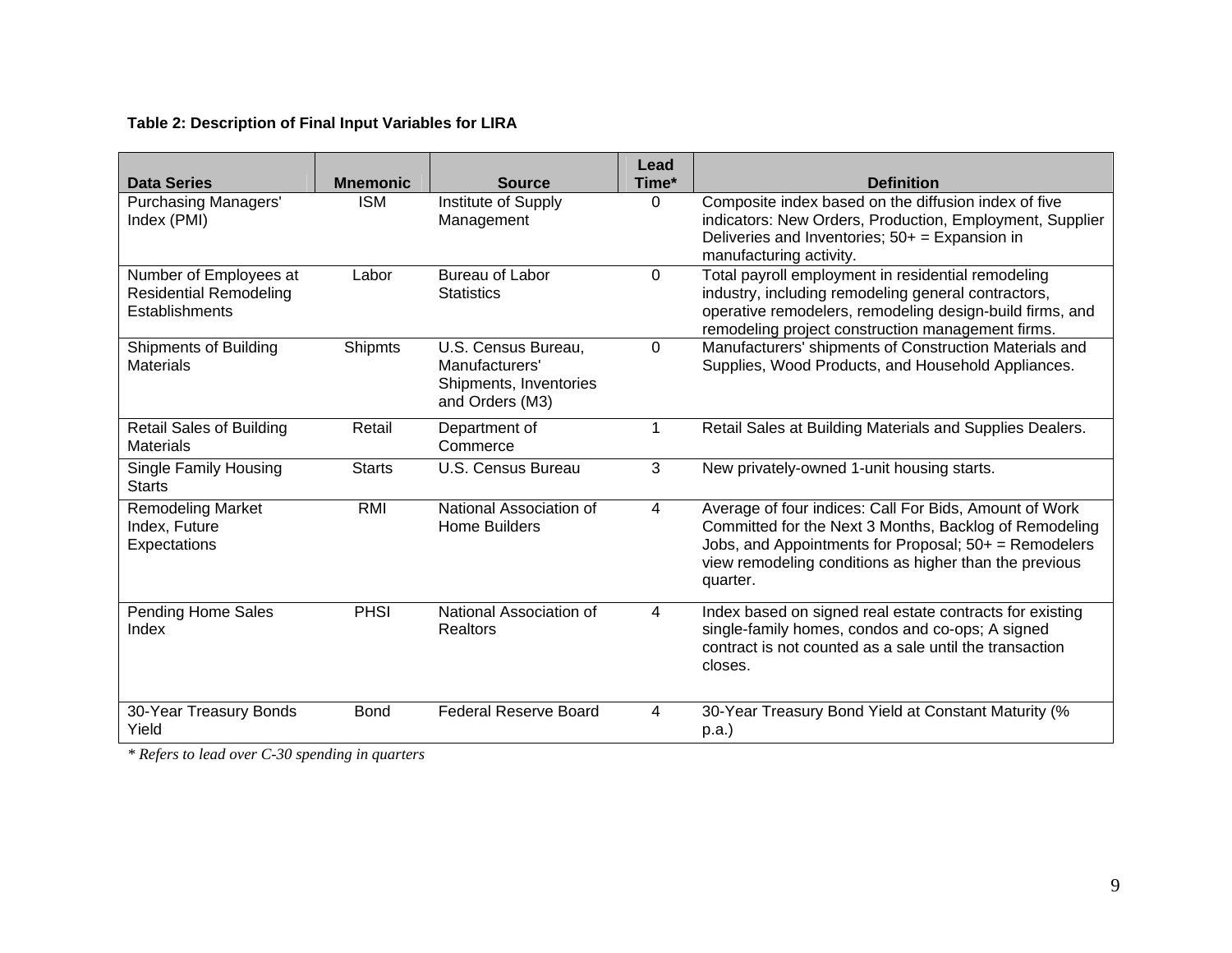|                 | <b>ISM</b> | Labor    | <b>Shipmts</b> | <b>Retail</b> | <b>Starts</b> | <b>RMI</b> | <b>PHSI</b> | Bond*    |
|-----------------|------------|----------|----------------|---------------|---------------|------------|-------------|----------|
| t(0)            | 0.543      | 0.441    | 0.664          | 0.735         | 0.465         | $-0.004$   | 0.457       | $-0.173$ |
|                 | 0.004      | 0.022    | 0.000          | 0.000         | 0.014         | 0.988      | 0.037       | 0.389    |
| t(1)            | 0.375      | 0.184    | 0.591          | 0.786         | 0.609         | 0.286      | 0.585       | 0.058    |
|                 | 0.054      | 0.357    | 0.001          | 0.000         | 0.001         | 0.221      | 0.007       | 0.773    |
| t(2)            | 0.061      | $-0.052$ | 0.399          | 0.673         | 0.692         | 0.493      | 0.688       | 0.416    |
|                 | 0.762      | 0.798    | 0.039          | 0.000         | 0.000         | 0.032      | 0.001       | 0.031    |
| t(3)            | $-0.217$   | $-0.177$ | 0.171          | 0.411         | 0.686         | 0.562      | 0.772       | 0.672    |
|                 | 0.277      | 0.377    | 0.395          | 0.033         | 0.000         | 0.015      | 0.000       | 0.000    |
| t(4)            | $-0.294$   | $-0.200$ | $-0.004$       | 0.090         | 0.571         | 0.537      | 0.835       | 0.672    |
|                 | 0.137      | 0.317    | 0.983          | 0.655         | 0.002         | 0.026      | 0.000       | 0.000    |
|                 |            |          |                |               |               |            |             |          |
| <b>Obs</b>      | 27         | 27       | 27             | 27            | 27            | 21         | 21          | 27       |
| <b>Std. Dev</b> | 0.103      | 0.043    | 0.050          | 0.050         | 0.129         | 0.078      | 0.089       | 0.054    |
| Mean            | 1.029      | 1.063    | 1.018          | 1.064         | 1.028         | 1.012      | 1.035       | 0.972    |
| Min             | 0.842      | 0.973    | 0.940          | 0.964         | 0.734         | 0.907      | 0.885       | 0.888    |
| Max             | 1.224      | 1.113    | 1.088          | 1.141         | 1.169         | 1.187      | 1.156       | 1.082    |

**Table 3: Correlation Coefficients with C-30 Owner Improvements, 2001Q2 to 2007Q4** 

\*The correlations for Treasury Bond yields were calculated using inverse yield rates since a decline in yield rates is correlated with an increase in improvement spending.

Note: The significance level of each correlation coefficient is reported in the line below the coefficient as a p-value indicating the level of confidence that the correlation is not equal to zero.

The next step in re-benchmarking the LIRA involves the calculation of the input weights. Again, inputs with higher correlations to the C-30 and lower standard deviations will have greater weight in calculating the final LIRA estimates. The final weight calculations are described in Table 4. With both very low variation and high correlation, Retail Sales of Building Materials has the highest weight of the final eight indicators at 15.7% followed by Shipments of Building Materials, Bond Yields, and Number of Remodeling Employees.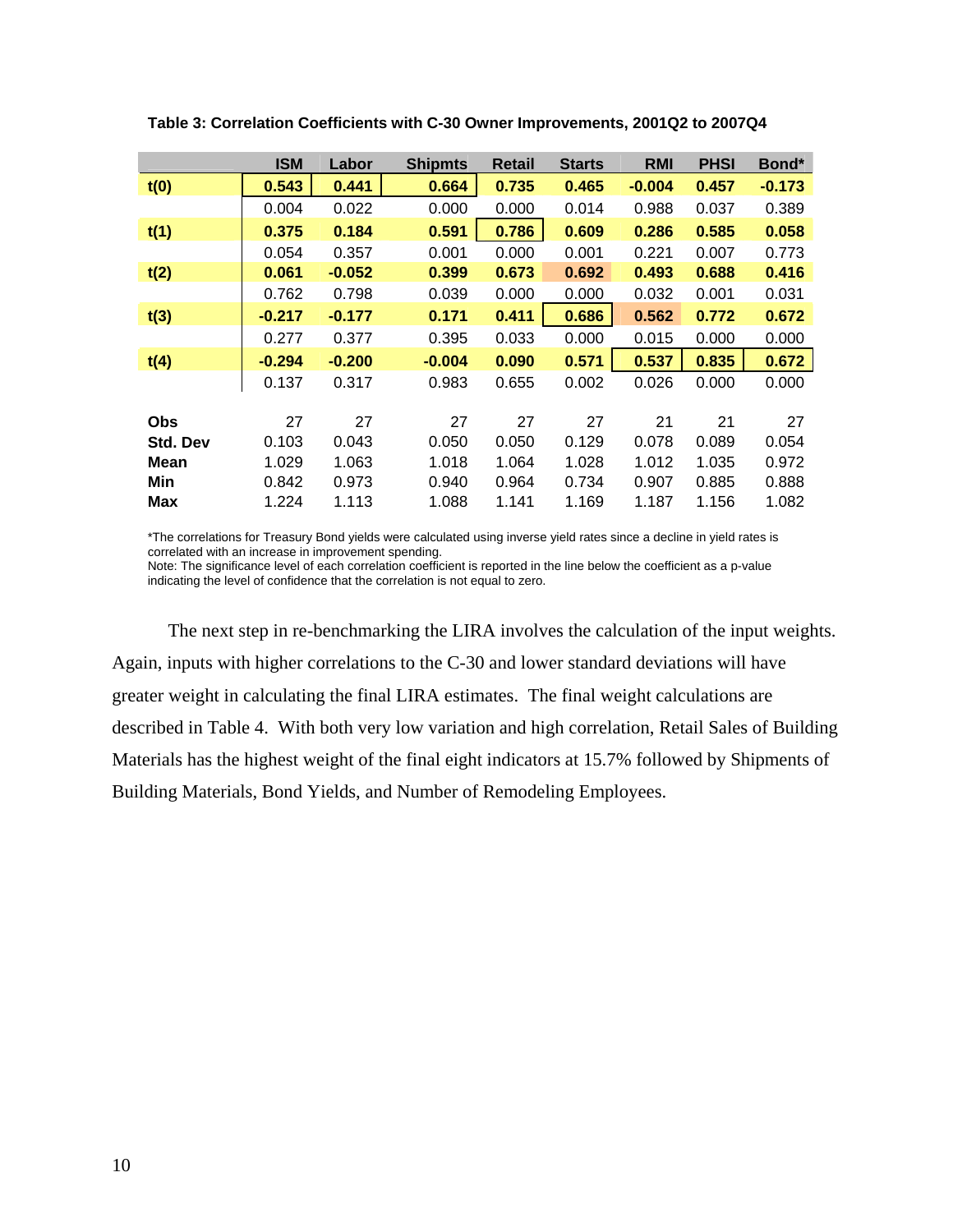|                                     | <b>ISM</b>  | Labor | <b>Shipmts</b> | <b>Retail</b> | <b>Starts</b> | <b>RMI</b> | <b>PHSI</b> | <b>Bond</b> |
|-------------------------------------|-------------|-------|----------------|---------------|---------------|------------|-------------|-------------|
| Lead over C-30 (number of quarters) | $\mathbf 0$ | 0     | 0              | 1             | 3             | 4          | 4           | 4           |
| <b>Standard Deviation</b>           | 0.103       | 0.043 | 0.050          | 0.050         | 0.129         | 0.078      | 0.089       | 0.054       |
| 1/STD                               | 9.75        | 23.31 | 20.10          | 19.94         | 7.78          | 12.76      | 11.28       | 18.39       |
| Share of sum of 1/STD               | 8%          | 19%   | 16%            | 16%           | 6%            | 10%        | 9%          | 15%         |
|                                     |             |       |                |               |               |            |             |             |
| Correlation w/ C-30                 | 0.543       | 0.441 | 0.664          | 0.786         | 0.686         | 0.537      | 0.835       | 0.672       |
| Share of sum of Correlation         | 11%         | 9%    | 13%            | 15%           | 13%           | 10%        | 16%         | 13%         |
| <b>Final LIRA Weights</b>           | 9.2%        | 13.7% | 14.6%          | 15.7%         | 9.8%          | 10.4%      | 12.7%       | 14.0%       |

**Table 4: Calculation of LIRA Weights Using Input Correlations with C-30 Improvements from 2001Q2- 2007Q4** 

 As seen in Figure 3, the re-benchmarked LIRA closely follows the same trends in remodeling activity as the C-30 and anticipates turning points well. While the C-30 is considerably less erratic from quarter to quarter compared to the C-50, the LIRA is still much less volatile than the C-30. Where the standard deviation of the annual growth in the C-30 between 1995 and 2007 is 0.078, the standard deviation of the LIRA is only 0.048. The correlation between the C-30 and the re-benchmarked LIRA is 0.792 over the more current reference period between 2001 and 2007 (the same time period from which the input correlations and weights are drawn). An adjusted  $R^2$  value of 0.6120 suggests that the eight LIRA inputs explain over 60% of the variation in the C-30's estimates of homeowner improvement spending.

 Finally, a comparison of the LIRA estimates produced from benchmarking to the C-50 and the LIRA estimates resulting from benchmarking to the C-30 shows that both procedures produce very similar trends in annual growth in their respective markets, but the re-benchmarked LIRA estimates stronger year-over-year declines in the improvements market than were previously estimated for the improvements and repairs market (see Figure 4). Again, this finding is not surprising since the improvements market is typically more cyclical than the overall market for both improvements and repairs.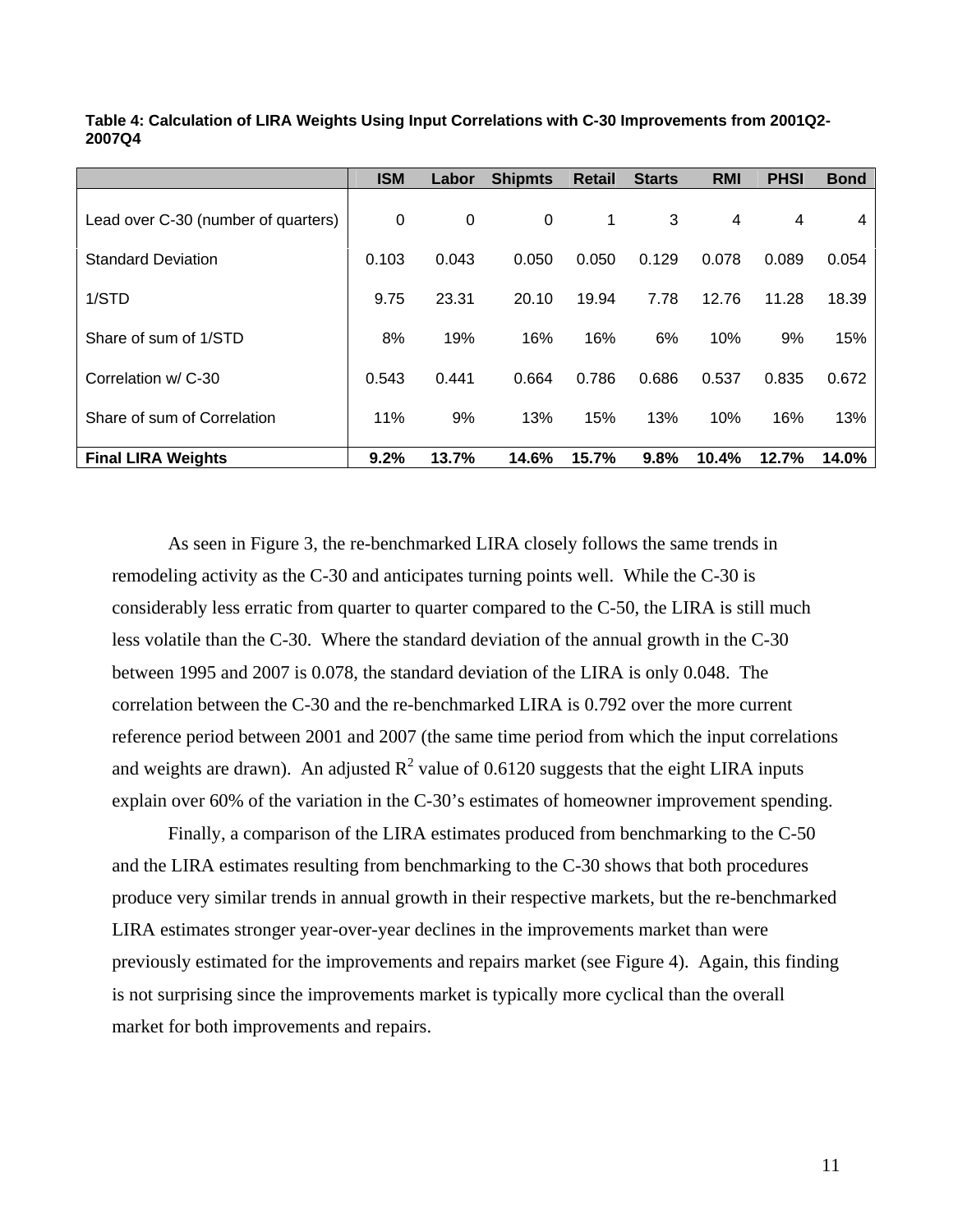



**Four-Quarter Moving Rate of Change in Annual Expenditures for Homeowner Improvements**

Source: Joint Center for Housing Studies and JCHS tabulations of U.S. Census Bureau's Value of Private Residential Construction Put in Place (C-30).



**Figure 4: Re-benchmarked LIRA Estimates Similar Growth, More Dramatic Declines**

**Four-Quarter Moving Rate of Change in Annual Homeowner Remodeling Expenditures**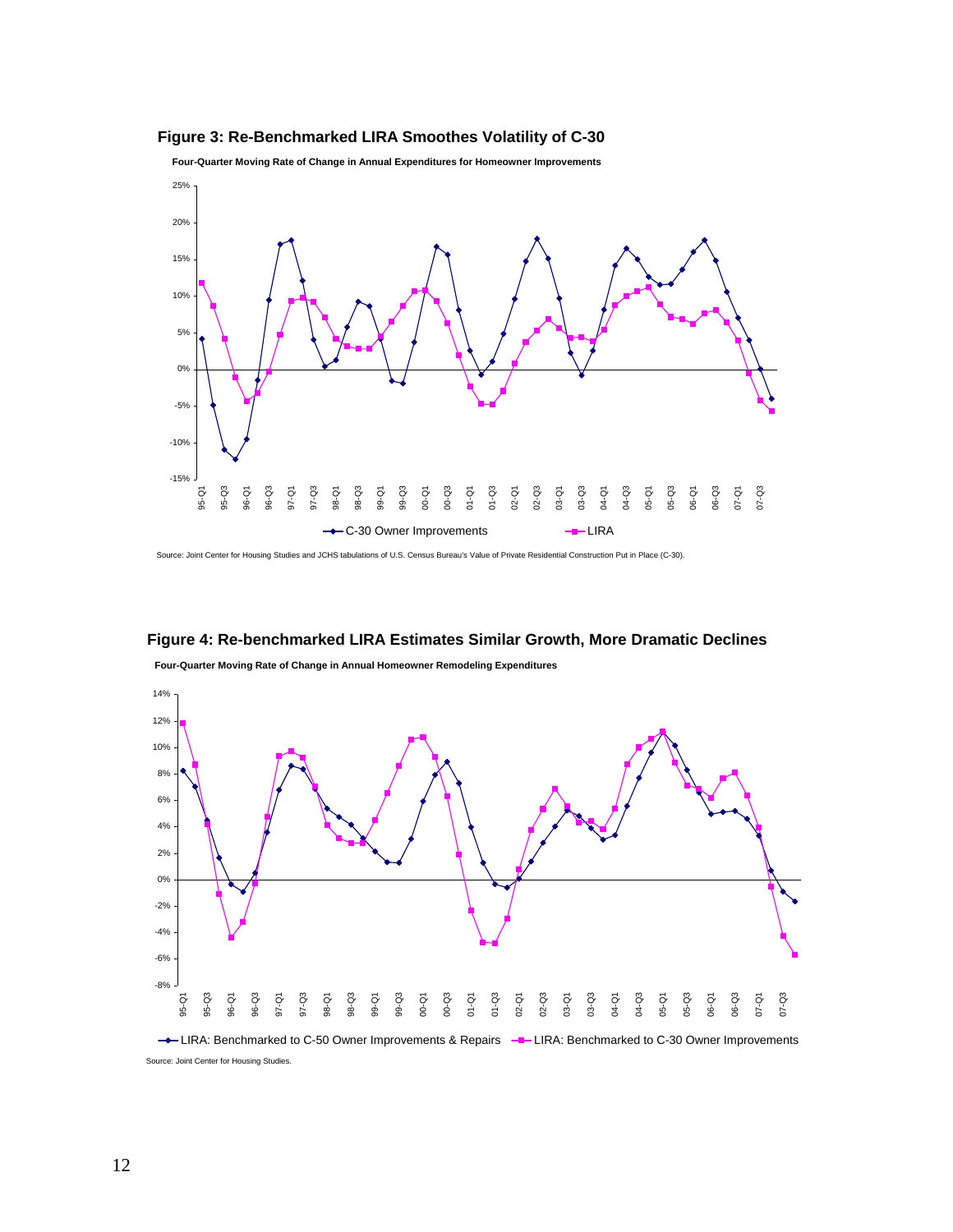## **Conclusion**

 The Leading Indicator of Remodeling Activity (LIRA) was first developed by the Joint Center for Housing Studies to project near-term trends in homeowner improvement and repair activity using the Census Bureau's C-50 estimates as a reference series. With the recent discontinuation of the C-50, the LIRA has been re-benchmarked to the embedded estimates of homeowner improvements found in the Bureau's Value of Private Residential Construction Put in Place (C-30). The embedded improvement figures in the C-30 are estimated using the same survey data as was formerly used in estimating the C-50, making the improvement estimates of the C-50 and C-30 fairly comparable on a quarterly basis. The major change in re-benchmarking the LIRA from the C-50 to the C-30 is that the LIRA no longer tracks changes in both improvements *and* maintenance and repair activity, but rather only homeowner improvement activity since the C-30 only includes estimates of improvements to owner-occupied units.

 The re-benchmarked LIRA closely follows the trends in homeowner improvement activity in the C-30, but as designed, the LIRA estimates show significantly reduced volatility compared to the C-30 and seems to anticipate turning points in the industry well. Whereas the C-30 estimates include a great deal of random variation (due to small sample size and the associated measurement errors) that obscures the underlying trend in activity, the LIRA produces estimates that are more closely aligned with actual changes in home improvement activity levels.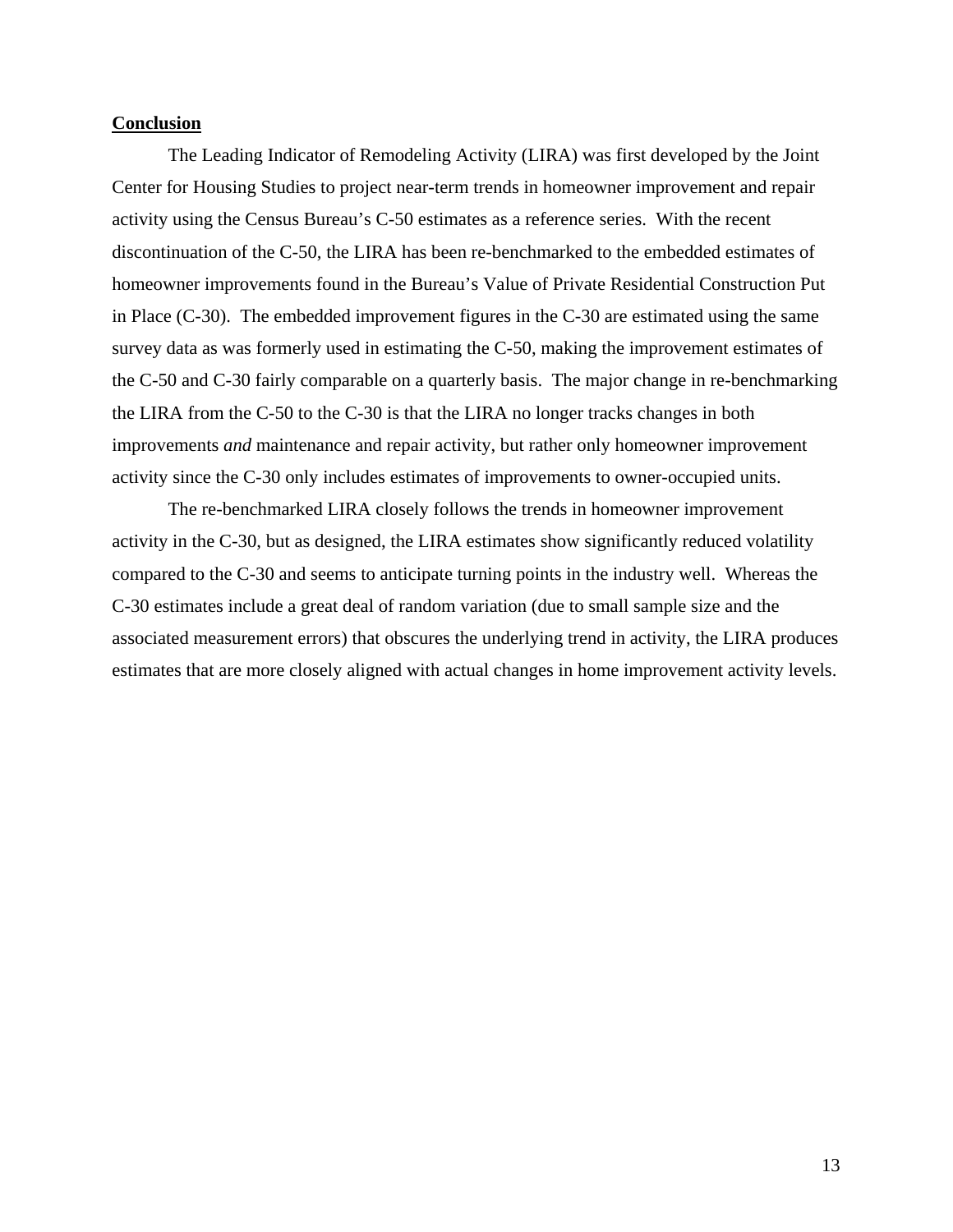|         | <b>ISM</b> | Labor  | <b>Shipmts</b> | <b>Retail</b> | <b>Starts</b> | <b>RMI</b> | <b>PHSI</b> | <b>Bond</b> |
|---------|------------|--------|----------------|---------------|---------------|------------|-------------|-------------|
|         | t(0)       | t(0)   | t(0)           | t(1)          | t(3)          | t(4)       | t(4)        | t(4)        |
| 1995-Q1 | 11.4       | 9.0    | 9.4            | 12.4          | 2.1           | <b>NA</b>  | <b>NA</b>   | 18.1        |
| 1995-Q2 | 2.8        | 7.2    | 5.7            | 10.0          | $-5.2$        | <b>NA</b>  | <b>NA</b>   | 14.3        |
| 1995-Q3 | $-5.2$     | 4.8    | 3.4            | 6.7           | $-8.0$        | <b>NA</b>  | <b>NA</b>   | 5.9         |
| 1995-Q4 | $-12.1$    | 3.5    | 1.3            | 4.4           | $-7.6$        | <b>NA</b>  | <b>NA</b>   | $-6.6$      |
| 1996-Q1 | $-15.4$    | 3.5    | $-0.6$         | 2.7           | $-2.3$        | <b>NA</b>  | <b>NA</b>   | $-14.3$     |
| 1996-Q2 | $-10.3$    | 4.7    | 1.4            | 3.7           | 7.2           | <b>NA</b>  | <b>NA</b>   | $-13.2$     |
| 1996-Q3 | $-4.9$     | 6.7    | 2.1            | 5.6           | 10.5          | <b>NA</b>  | <b>NA</b>   | $-9.7$      |
| 1996-Q4 | 4.4        | 8.5    | 3.5            | 6.7           | 11.0          | <b>NA</b>  | <b>NA</b>   | $-2.7$      |
| 1997-Q1 | 13.3       | 9.6    | 5.9            | 7.8           | 8.2           | <b>NA</b>  | <b>NA</b>   | 4.3         |
| 1997-Q2 | 13.8       | 9.4    | 5.5            | 8.2           | 1.8           | <b>NA</b>  | <b>NA</b>   | 4.5         |
| 1997-Q3 | 15.1       | 8.4    | 5.7            | 7.8           | $-0.6$        | <b>NA</b>  | <b>NA</b>   | 1.8         |
| 1997-Q4 | 12.3       | 7.2    | 6.2            | 7.7           | $-0.1$        | <b>NA</b>  | <b>NA</b>   | $-1.4$      |
| 1998-Q1 | 7.7        | 5.7    | 6.1            | 7.3           | 1.6           | <b>NA</b>  | <b>NA</b>   | $-6.7$      |
| 1998-Q2 | 3.3        | 5.3    | 6.3            | 6.4           | 6.4           | <b>NA</b>  | <b>NA</b>   | $-10.7$     |
| 1998-Q3 | $-2.5$     | 5.7    | 5.7            | 5.9           | 10.1          | <b>NA</b>  | <b>NA</b>   | $-13.2$     |
| 1998-Q4 | $-7.3$     | 6.6    | 4.3            | 6.3           | 13.9          | <b>NA</b>  | <b>NA</b>   | $-15.6$     |
| 1999-Q1 | $-7.8$     | 8.4    | 3.1            | 7.1           | 14.5          | <b>NA</b>  | <b>NA</b>   | $-14.5$     |
| 1999-Q2 | $-4.2$     | 10.1   | 2.8            | 8.1           | 11.7          | <b>NA</b>  | <b>NA</b>   | $-10.9$     |
| 1999-Q3 | 2.1        | 11.2   | 2.9            | 8.9           | 8.8           | <b>NA</b>  | <b>NA</b>   | $-4.4$      |
| 1999-Q4 | 11.3       | 12.0   | 3.3            | 9.1           | 4.7           | <b>NA</b>  | <b>NA</b>   | 5.2         |
| 2000-Q1 | 14.7       | 12.2   | 4.6            | 9.4           | 2.0           | <b>NA</b>  | <b>NA</b>   | 11.9        |
| 2000-Q2 | 12.5       | 11.0   | 4.2            | 8.8           | 1.1           | <b>NA</b>  | <b>NA</b>   | 13.0        |
| 2000-Q3 | 7.3        | 9.2    | 3.1            | 7.2           | $-0.7$        | <b>NA</b>  | <b>NA</b>   | 9.0         |
| 2000-Q4 | $-2.3$     | 6.6    | 1.1            | 5.2           | $-2.3$        | <b>NA</b>  | <b>NA</b>   | 1.3         |
| 2001-Q1 | $-10.3$    | 2.7    | $-3.3$         | 2.8           | $-2.0$        | <b>NA</b>  | <b>NA</b>   | $-6.1$      |
| 2001-Q2 | $-14.9$    | $-0.4$ | $-5.4$         | 2.6           | 0.2           | <b>NA</b>  | <b>NA</b>   | $-7.9$      |
| 2001-Q3 | $-15.8$    | $-2.2$ | $-6.0$         | 3.2           | 3.8           | <b>NA</b>  | <b>NA</b>   | $-8.1$      |
| 2001-Q4 | $-13.5$    | $-2.7$ | $-5.4$         | 4.7           | 6.4           | <b>NA</b>  | <b>NA</b>   | $-7.6$      |
| 2002-Q1 | $-4.0$     | $-1.1$ | $-3.4$         | 5.7           | 7.9           | <b>NA</b>  | <b>NA</b>   | $-3.5$      |
| 2002-Q2 | 7.1        | 1.2    | $-2.1$         | 5.3           | 6.8           | <b>NA</b>  | <b>NA</b>   | $-2.2$      |
| 2002-Q3 | 12.8       | 3.4    | $-0.9$         | 5.4           | 6.3           | <b>NA</b>  | <b>NA</b>   | $-2.1$      |
| 2002-Q4 | 18.9       | 5.6    | 0.6            | 4.9           | 8.4           | $-1.7$     | 3.9         | $-1.0$      |
| 2003-Q1 | 13.5       | 6.8    | 1.2            | 4.5           | 8.0           | $-1.8$     | 3.8         | $-3.9$      |
| 2003-Q2 | 4.8        | 7.9    | 1.0            | 4.0           | 8.8           | 2.7        | 5.7         | $-8.1$      |
| 2003-Q3 | 3.3        | 7.8    | 1.9            | 4.9           | 11.3          | 3.1        | 5.9         | $-7.1$      |
| 2003-Q4 | 4.2        | 7.2    | 2.7            | 6.7           | 12.9          | 9.9        | 7.5         | $-6.0$      |
| 2004-Q1 | 10.5       | 7.3    | 4.4            | 9.6           | 14.8          | 18.7       | 11.0        | $-3.9$      |
| 2004-Q2 | 20.2       | 6.9    | 7.7            | 13.7          | 16.9          | 17.8       | 12.6        | 3.2         |
| 2004-Q3 | 22.4       | 8.5    | 8.8            | 14.1          | 14.9          | 12.5       | 14.0        | 2.5         |
| 2004-Q4 | 17.2       | 10.0   | 8.4            | 13.6          | 10.3          | 6.6        | 15.6        | 0.5         |

**Appendix A1: Four-Quarter Moving Rates of Change in Final Input Variables, 1995-2007**